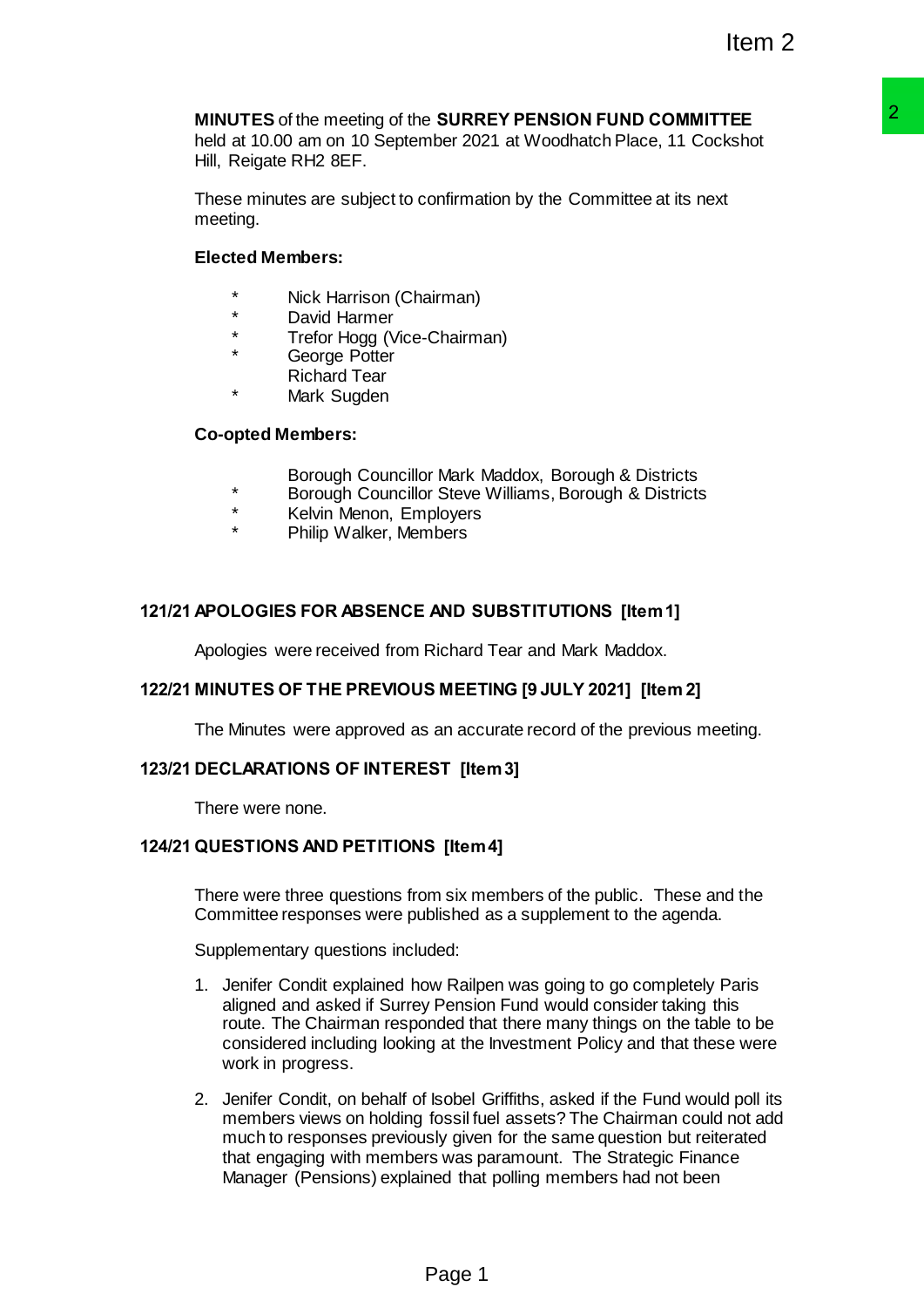discounted and that it was being assessed as to what the most effective ways of getting members views was. One Member stated that he would pursue divestment on the Committee. Another Member put forward the idea of a simple email to members to gain a temperature check should be considered.

3. Ian Chappell stated that engagement with companies did not work and had provided research that showed this with his original question. He went on to ask the Committee to defend its stance with this information in mind and what lessons had been learned over the last six years and how would he know if the engagement policy was not fit for purpose. The Strategic Finance Manager (Pensions) explained that the Responsible Investment Policy set out some metrics for measuring success. 22<br>
discounted and that it was being assembland<br>
ways of getting members views was<br>
pursue divestment on the Committee<br>
considered.<br>
3. Ian Chappell stated that engagement profiles<br>
and provided research that showed went o

# **125/21 PENSION FUND COMMITTEE - FORWARD PLAN [Item 5]**

#### **Speakers:**

Chairman

#### **Key points raised during the discussion:**

1. The Chairman highlighted that responsible investment would be on the agenda for December 2021 and March 2022 meetings.

### **Resolved:**

That the Forward Plan be noted.

### **126/21 LOCAL PENSION BOARD UPDATE [Item 6]**

#### **Speakers:**

Tim Evans, Independent Chairman of Local Pension Board

### **Key points raised during the discussion:**

- 1. The Local Board Chairman gave a detailed introduction to the papers contained in the agenda pack.
- 2. The Chairman stated that the Committee supported the work to improve the Fund's operational service to scheme members (the "Turnaround Programme") and urged Members to look at the papers that went to the Local Board which were available online.

#### **Actions/ further information to be provided:** None.

# **Resolved:**

- 1. That the minutes of the Local Pension Board meeting of 5 August 2021 be noted.
- 2. That the following changes to the administration risk register be approved:
	- risk A5, poor reconciliation process leads to incorrect contributions,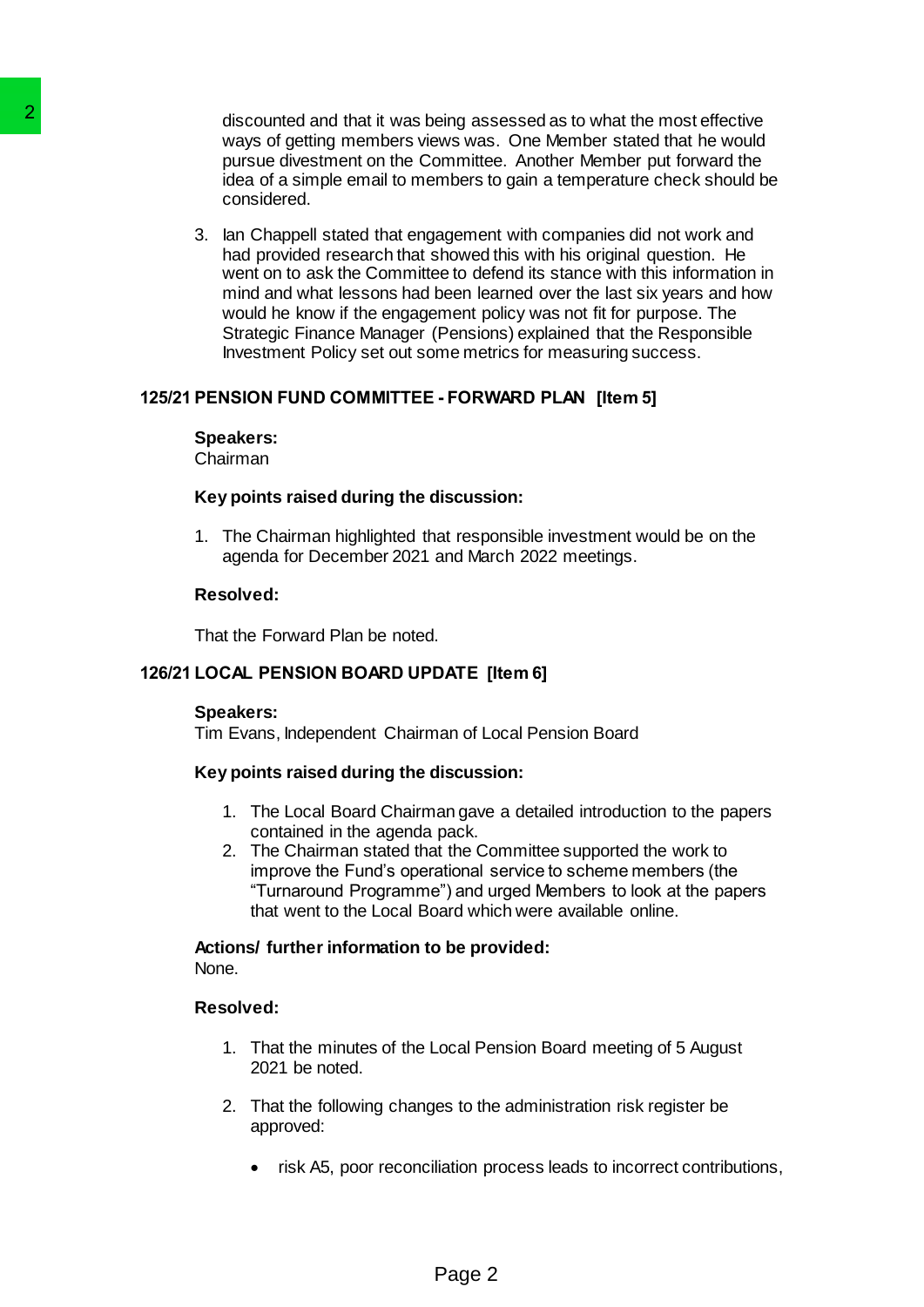- risk A11, failure to get on top of the backlog leads to resource issues and management distractions,
- risk A12, failure to identify GMP liability leads to ongoing costs for the pension fund,
- risk A13, Inability to respond to a significant event leads to prolonged service disruption and damage to reputation and,
- risk A23, poor management control of the backlog leads to inaccurate Key Performance Indicators (KPI's) leading to a loss of confidence in levels of assurance from the Pensions Administration team.

# **127/21 INVESTMENT CORE BELIEFS / RESPONSIBLE INVESTMENT UPDATE [Item 7]**

# **Speakers:**

Neil Mason, Strategic Finance Manager (Pensions) Andrew Stone, Border to Coast

# **Key points raised during the discussion:**

- 1. The Committee discussed the Part 2 addendum that replaced recommendation 3 of the submitted report. Members requested that the addendum be redacted and made public.
- 2. There was discussion around the timelines for setting up a working group to discuss a proposed Responsible Investment Policy. Volunteers were requested for this working group. It was also confirmed that Border to Coast were developing their own strategy on climate change.
- 3. It was noted that the submitted report referred to an annex 4 but this was an error.

# **Actions/ further information to be provided:**

1. That the addendum be redacted and made public.

# **Resolved:**

- 1. That the proposed revised Investment Strategy Statement be approved.
- 2. That the proposed structure for a standalone Responsible Investment Policy be approved and a sub-committee of Committee members to be convened to work with officers, Minerva and the Fund's consultants and independent advisors to progress the drafting of a policy for future consideration was approved. The Strategic Finance Manager (Pensions) to issue invitations to participate in the sub-committee to all Committee members. pet on top of the backlog leads to resource<br>ment distractions,<br>chemify OMP lability leads to ongoing costs for<br>dentify OMP lability leads to ongoing costs for<br>respond to a significant event leads to<br>instruction of distribu
- 3. Recommendation 3 of the published report was replaced with a Part 2 addendum that was discussed in the private part of the meeting. (see Minute 135/21).

# **128/21 COMPANY ENGAGEMENT AND VOTING [Item 8]**

# **Speakers:**

Ayaz Malik, Senior Pensions Finance Specialist Neil Mason, Strategic Finance Manager (Pensions)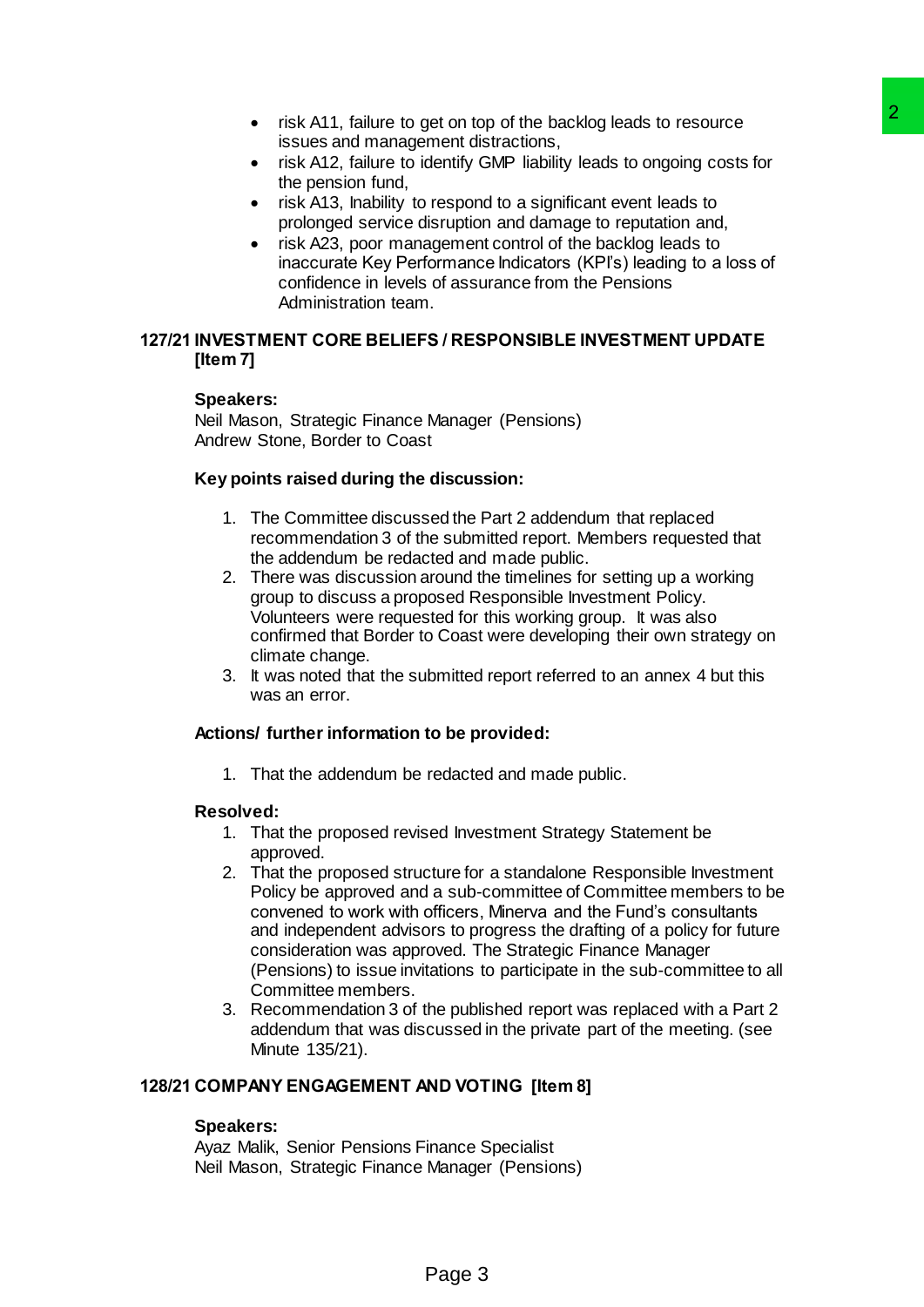# **Key points raised during the discussion:**

- 1. A Member asked if a tracker could be included in future reports which indicates for the companies engaged - where we started, and movement / progress against goals. He also asked how many improvements were a result of shareholder engagement, rather than other factors such as legal changes or other outside pressures? The Chairman stated that was difficult to know in that there were often numerous factors involved. The Strategic Finance Manager (Pensions) suggested inviting the Local Authority Pension Fund Forum (LAPFF) to give a presentation with more granular detail. Xey points raised during the discussi<br>
1. A Member asked if a tracker counted in a tracker of the companies engage in movement / progress against go<br>
incroment of companies are result of significant and the more density of
	- 2. A Member noted that 145 companies had been engaged with through LAPFF, but the committee report recorded the impact on only seven of them. The Senior Pensions Finance Specialist stated that this information came from the LAPFF and he would circulate the more detailed information to the Committee. Another Members asked that this information be an appendix to future reports.

# **Actions/ further information to be provided:**

- **1.** That the Local Authority Pension Fund Forum (LAPFF) be invited to speak at a future meeting.
- **2.** That the LAPFF information be circulated and attached as an appendix to future reports to the Committee.

# **Resolved:**

- 1. That Pension Fund Committee reaffirmed the ESG Factors fundamental to the Fund's approach, consistent with the Mission Statement through;
	- Continuing to enhance its own Responsible Investment Approach, its Company Engagement policy, and SDG alignment.
	- Acknowledging the outcomes achieved for quarter ending 30 June 2020 by Robeco in their Active Ownership approach and the LAPFF in its Engagement with multinational companies as at 30 June 2020.

# **129/21 DRAFT ANNUAL REPORT 2020/21 AND STATEMENT OF ACCOUNTS [Item 9]**

### **Speakers:**

Ayaz Malik, Senior Pensions Finance Specialist

# **Key points raised during the discussion:**

- 1. The Senior Pensions Finance Specialist introduced the annual report and statement of accounts to the Committee. In response to Member questions he reported that:
	- The number of deferred members (page 74 of the agenda pack) had decreased as a result of aggregating different periods of member service/ employment.
		- The report would be uploaded onto the Pension Fund website.
- 1. The Committee expressed its thanks to staff for the enormous amount of work gone into the report.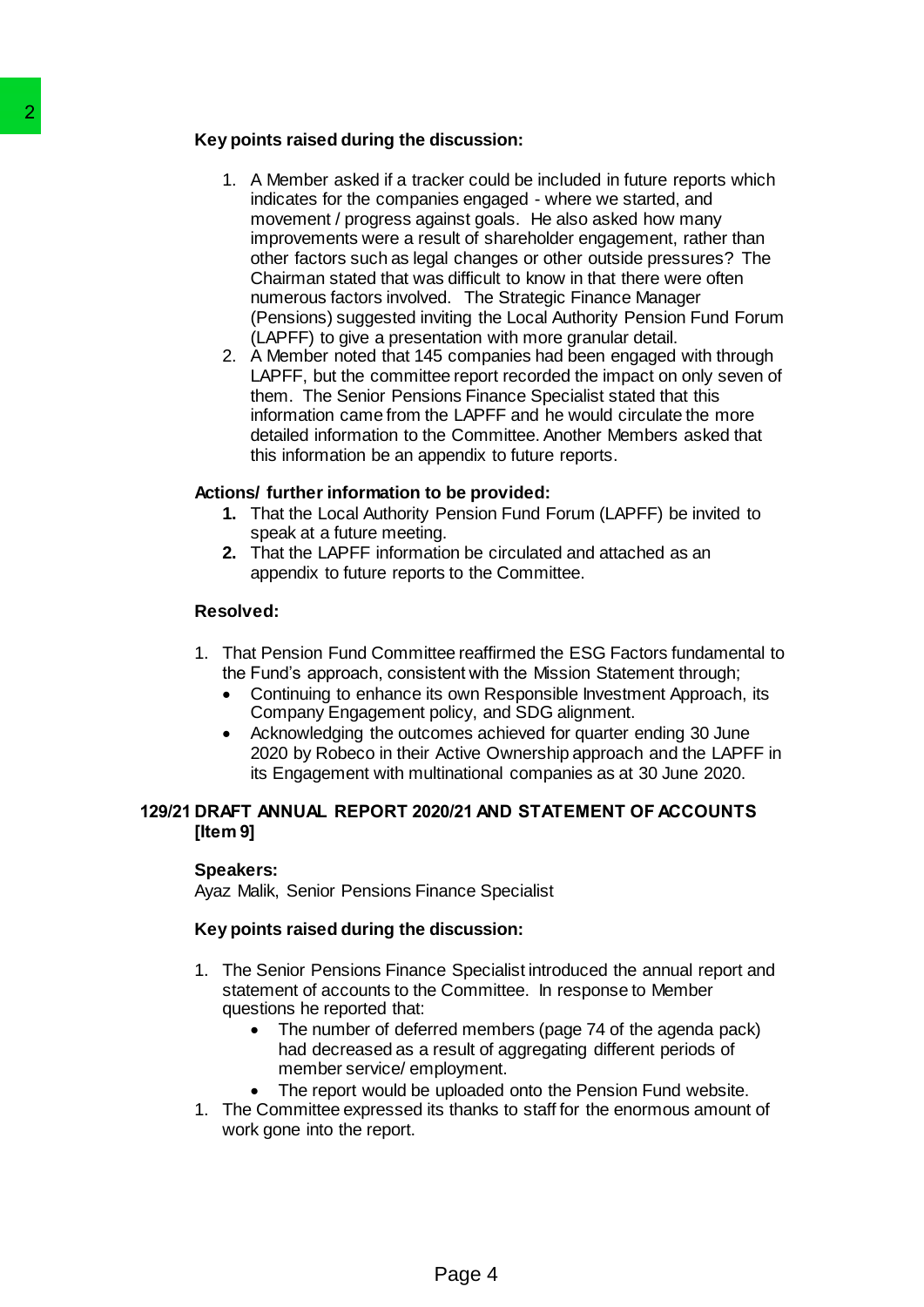# **Actions/ further information to be provided:**

That next year's report shows the year-on-year progress regarding responsible investments.

### **Resolved:**

That the Draft Annual Report with the Audited Pension Fund Accounts be approved for publication subject to audit approval.

### **130/21 2022 DRAFT VALUATION PROJECT PLAN [Item 10]**

#### **Speakers:**

Mel Butler, Pensions Finance Specialist Anne Cranston - Hymans Neil Mason, Strategic Finance Manager (Pensions)

#### **Key points raised during the discussion:**

- 1. The Pensions Finance Specialist introduced the report as a draft plan and the Strategic Finance Manager (Pensions) highlighted annex 2 of the submitted report and the intention to roll out training to the Committee and the Board on the triannual process.
- 2. A Member queried whether there would be consultation with employers on the assumptions used in the actuarial valuation. The Strategic Finance Manager (Pensions) explained that employer consultation would be part of developing the agreed Funding Strategy.

#### **Actions/ further information to be provided:** None.

#### **Resolved:**

That the report and draft valuation project plan from Hymans Robertson be noted.

### **131/21 INVESTMENT AND FUNDING REPORT [Item 11]**

### **Speakers:**

Ayaz Malik, Senior Pensions Finance Specialist Neil Mason, Strategic Finance Manager (Pensions) Steve Turner, Mercer Anthony Fletcher, Mercer

### **Key points raised during the discussion:**

- 1. The Senior Pensions Finance Specialist highlighted key elements of the reports including the Fund being over 100% funded as at end of June 2021, and cash flow continuing as positive.
- 2. In response to a Member query about the continuation of the good funding position the Chairman explained that the report was a snapshot position at the end of the quarter, and it was important to also consider the discount rate, small changes in which could lead to significant changes in the funding position. The Strategic Finance Manager (Pensions) went on to say that the tri-annual actuarial valuation took a more comprehensive view **Example 12**<br>
The year-on-year progress regarding<br>
with the Audited Pension Fund Accounts be<br>
state to audit approval.<br> **Example 12**<br>
Specialist<br>
Manager (Pensions)<br> **discussion:**<br> **discussion:**<br> **discussion:**<br> **discussion**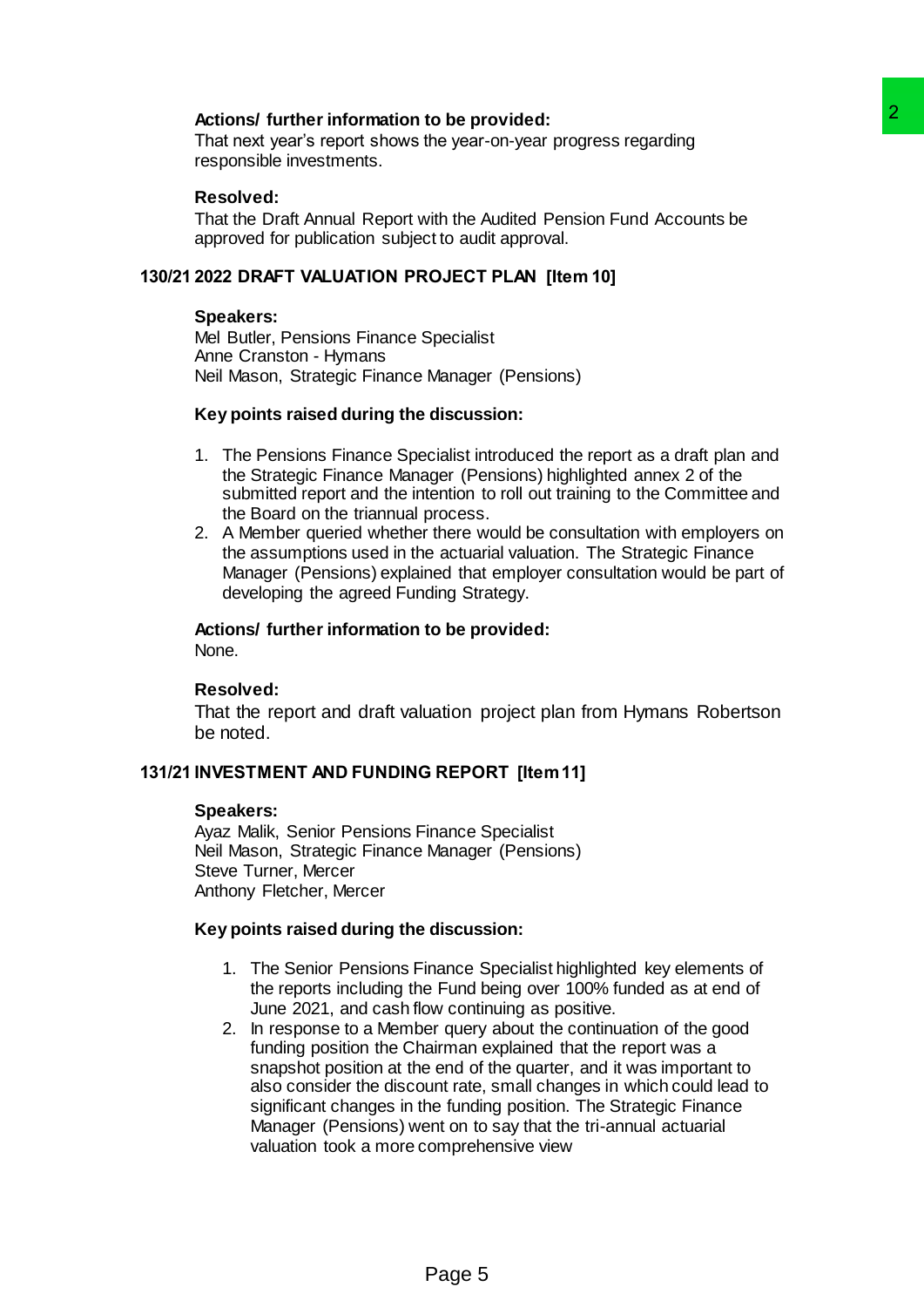3. It was noted that annexes 2 and 3 of the submitted report were in the Part 2 agenda.

**Actions/ further information to be provided:** None.

#### **Resolved:**

That the main findings of the report in relation to the Fund's valuation and funding level, performance returns, asset allocation and performance fees be noted.

### **132/21 EXCLUSION OF THE PUBLIC [Item 12]**

**Resolved:**That under Section 100(A) of the Local Government Act 1972, the public be excluded from the meeting for the following items of business on the grounds that they involve the likely disclosure of exempt information under the relevant paragraphs of Part 1 of Schedule 12A of the Act. 3. It was noted that annexes 2 and<br>
Actions' further information to be pro<br>
Actions' further information to be pro<br>
None.<br>
Resolved: That the main findings of the report in<br>
2011 EXCLUSION OF THE PUBLIC [Item 1:<br>
13221 EXC

### **PART TWO – IN PRIVATE**

### **133/21 INVESTMENT AND FUNDING REPORT [Item 13]**

### **Speakers:**

Anthony Fletcher, Independent Advisor Jamie Roberts, Border to Coast Neil Mason, Strategic Finance Manager (Pensions)

### **Key points raised during the discussion:**

- 1. Further to Minute 132/21 the Independent Advisor explained the Part 2 annexes to the main report submitted. These detailed the performance and fees of individual managers.
- 2. There was some discussion about the Border to Coast Partnership and their reporting. The Committee Members were also invited to attend quarterly meetings if they so wished.

#### **Resolved:**

That the Part 2 annexes to the main Part 1 report be noted.

### **134/21 BORDER TO COAST UPDATE [Item 14]**

#### **Speakers:**

Neil Mason, Strategic Finance Manager (Pensions) Jamie Roberts, Border to Coast David Crum, Minerva Tim Sankey, Border to Coast

### **Key points raised during the discussion:**

1. The Strategic Finance Manager (Pensions) and Border to Coast introduced this Part 2 update report.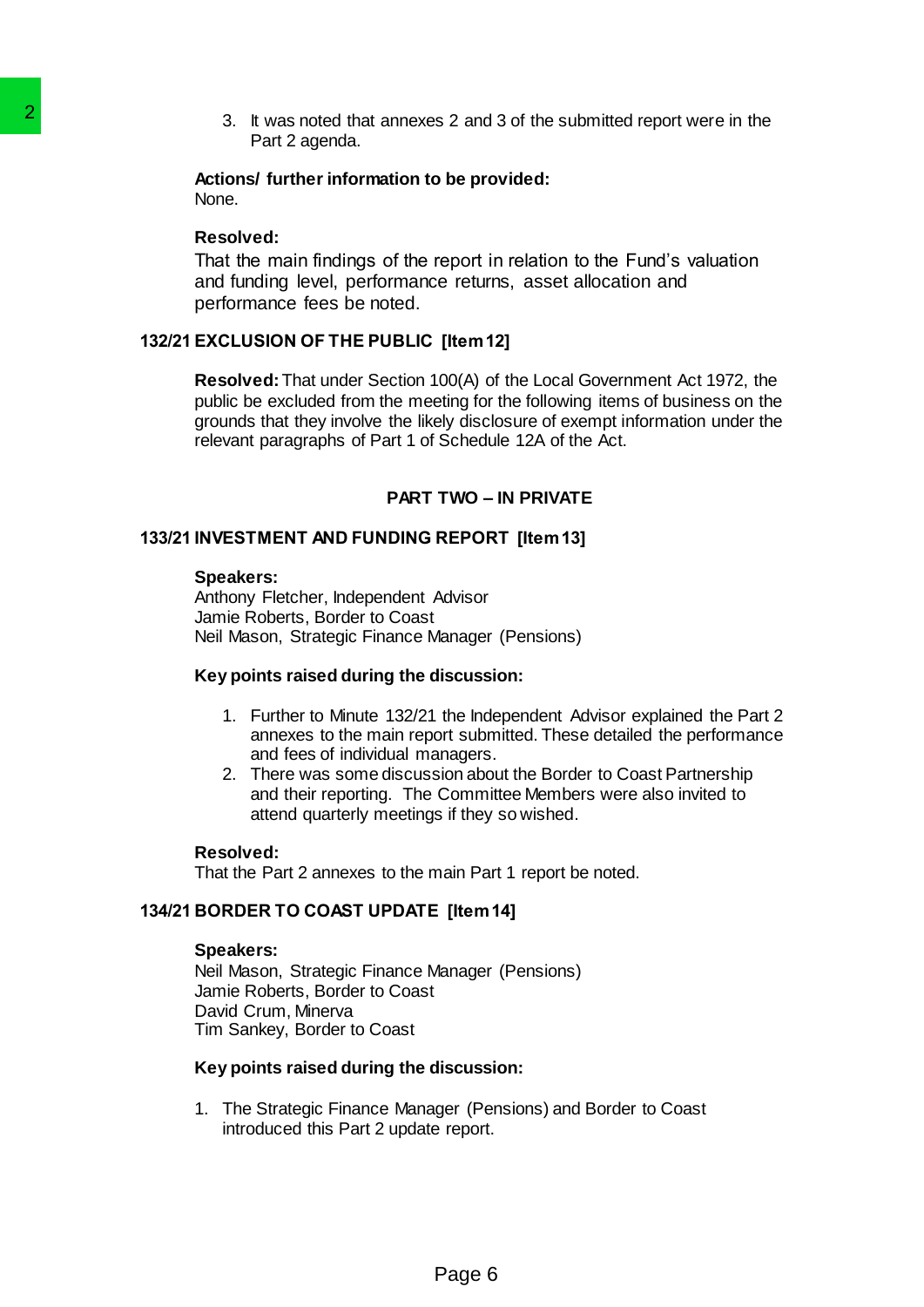- 2. In response to a Member query the Strategic Finance Manager (Pensions) reported that it had been fed back to Border to Coast that more detail was needed in relation to ESG, which had been taken on board.
- 3. A Member requested that future reports include:
	- Benchmarking against local authority funds in relation to average climate change market practice assessment score, and

 Performance against other funds with different investment intentions. The committee were informed that a small number of funds had committed to disinvest to meet climate change targets but had not done so at the moment. It was also explained that it would be very difficult to make comparisons as yet as limited information was available, and that this was not common practice. It was also not useful as a comparator as Funds have different investment strategies. uery the Strategic Finance Manager (Pensions)<br>
valida Kk to Border to Coast that more detail was<br>
which had basek to Border to Coast that more detail was<br>
which had base falsen taken on board.<br>
Internet furns with differen

4. The setting up of a property fund was detailed with an investment strategy to provide long term benefits for both UK and global investments, delivering economy of scale. Initially work was being undertaken with investment managers to develop a Gateway Fund.

# **Actions/ further information to be provided:** None.

# **Resolved:**

- 1. That the background and progress of Border to Coast activity be noted, including details of the following:
	- Border to Coast Joint Committee (JC) meeting of 13 July 2021;
	- The proposed Border to Coast Climate Change Policy;
	- Developments in the alternatives investment proposition (series 2);
	- Developments in the property proposition.

# **135/21 INVESTMENT CORE BELIEFS / RESPONSIBLE INVESTMENT UPDATE ADDENDUM [Item 7a]**

# **Speakers:**

Neil Mason, Strategic Finance Manager (Pensions) Hymans

# **Key points raised during the discussion:**

- 1. Further to Minute 127/21 the Committee considered a late Part 2 addendum that replaced recommendation 3 of the Part 1 report.
- 2. The Strategic Finance Manager (Pensions) explained the options put forward in the report as:

'In respect of the proposed internal transition of RAFI multi-factor and low carbon indexed equity assets with Legal and General Investment Management (LGIM) to the Future World Fund:

- a) Switch from RAFI multi-factor and low carbon indexed equity assets to the Future World Fund and consider further possible changes as part of a future review of the investment strategy.
- b) Make no immediate switch from RAFI multi-factor and low carbon indexed equity assets to the Future World Fund until